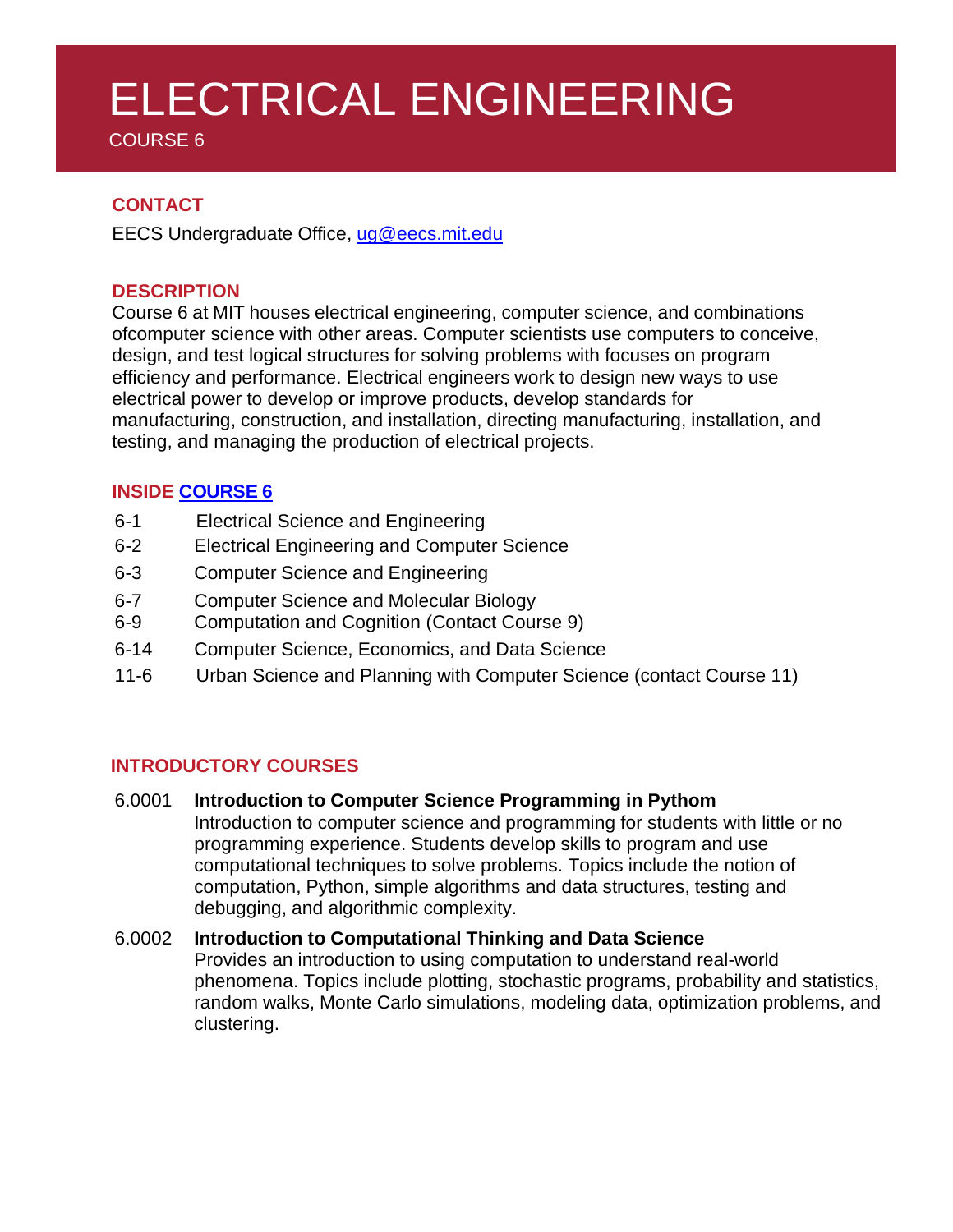### 6.01 **Introduction to EECS via Robotics**

An integrated introduction to electrical engineering and computer science, taught using substantial laboratory experiments with mobile robots. Key issues in the design of engineered artifacts operating in the natural world: measuring and modeling system behaviors; assessing errors in sensors and effectors; specifying tasks; designing solutions based on analytical and computational models; planning, executing, and evaluating experimental tests of performance; refining models and designs. Issues addressed in the context of computer programs, control systems, probabilistic inference problems, circuits and transducers, which all play important roles in achieving robust operation of a large variety of engineered systems.

#### 6.02 **Introduction to EECS via Communication Networks**

Studies key concepts, systems, and algorithms to reliably communicate data in settings ranging from the cellular phone network and the Internet to deep space. Weekly laboratory experiments explore these areas in depth. Topics presented in three modules - bits, signals, and packets - spanning the multiple layers of a communication system. Bits module includes information, entropy, data compression algorithms, and error correction with block and convolutional codes. Signals module includes modeling physical channels and noise, signal design, filtering and detection, modulation, and frequency-division multiplexing. Packets module includes switching and queuing principles, media access control, routing protocols, and data transport protocols.

#### 6.03 **Introduction to EECS via Medical Technology**

Explores biomedical signals generated from electrocardiograms, glucose detectors or ultrasound images, and magnetic resonance images. Topics include physical characterization and modeling of systems in the time and frequency domains; analog and digital signals and noise; basic machine learning including decision trees, clustering, and classification; and introductory machine vision. Labs designed to strengthen background in signal processing and machine learning. Students design and run structured experiments, and develop and test procedures through further experimentation.

#### 6.08 **Introduction to EECS via Interconnected Embedded Systems**

Introduction to embedded systems in the context of connected devices, wearables, and the "Internet of Things" (IoT). Topics include microcontrollers, energy utilization, algorithmic efficiency, interfacing with sensors, networking, cryptography, and local versus distributed computation. Students design, make, and program an Internet-connected wearable or handheld device. In the final project, student teams design and demo their own server-connected IoT system.

### **COURSE 6-FRIENDLY UROP AREAS**

Computer Science and Artificial Intelligence Laboratory (CSAIL) Research Laboratory of Electronics (RLE) Laboratory for Information and Decision Systems (LIDS) Microsystems Tech Lab (MTL) Institute for Data, Systems, Society (IDS) Lincoln Lab (LL) Broad Institute (BR)

# **GET INVOLVED WITH EECS**